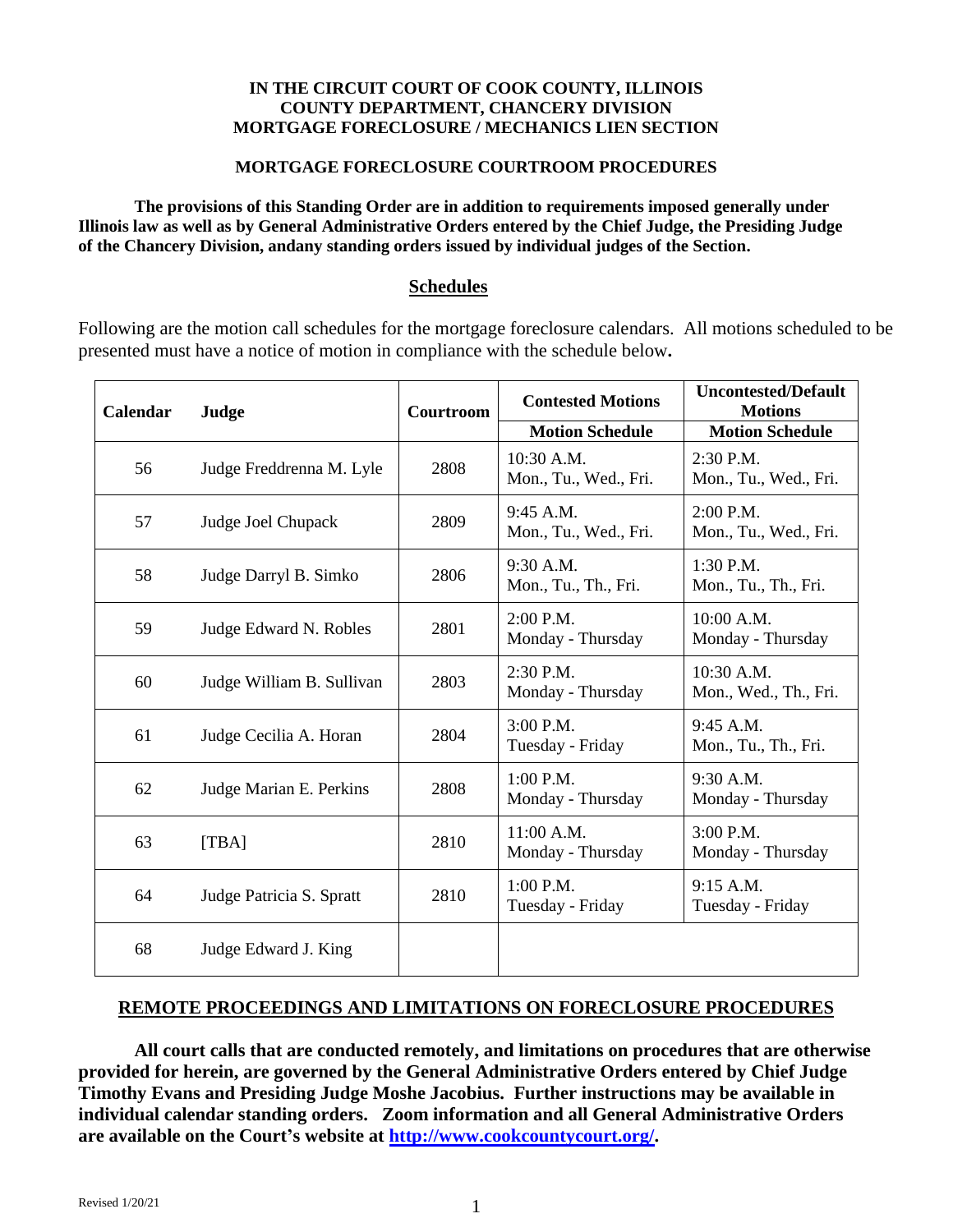## **Calls and Motions Generally**

All motions, notices of motions, and pleadings must comply with General Administrative Order 2011-04 (affidavits of military service and orders are exempt). All prove-up affidavits must be attached to and incorporated by express reference within the motion for default, summary judgment, and/or foreclosure. Certificates of service may indicate service by United States mail the day after filing with the Clerk's office if the pleading, motion, or other documents were filed at the end the of the day and the firm is unable to mail the documents prior to 5:00 P.M. on the day of filing.

### **I. Scheduling Motions.**

With the exception of emergency, receiver/mortgagee-in-possession, and "off-call" motions (addressed below), all motions must be filed and scheduled for presentment with the Clerk of the Circuit Court in room 802.

### **II. Courtesy Copies.**

Movants must supply the court with copies of all documents relevant to the hearing of any particular matter, including pleadings. For post-mediation status hearings, plaintiffs must supply the court with a copy of the order transferring the matter to mediation. With the exception of emergency motions, the documents must be delivered to the court no later than four (4) court days prior to the scheduled date of presentment.

#### **III. Division of Calls.**

#### **A. Default Motion Call.**

If no appearance or answer has been filed by any non-movant mortgagor, the following motions may be scheduled for presentment on the default call:

- To amend complaint
- To substitute parties or attorneys
- To add or dismiss a party
- For an order of default
- For judgment of foreclosure and sale
- To shorten redemption period
- To appoint a selling officer
- To reinstate case
- To prove up lien of junior lien holder
- To amend judgment
- To strike case management date
- For an order approving sale and for an order of possession

#### **B. Contested Motion Call.**

The following motions must be scheduled for presentment on the contested call:

- Any motion not listed above as "uncontested/default motions"
- Any motion filed by a mortgagor
- Any motion in a case with a receiver or mortgagee-in-possession
- Motion to Voluntarily Dismiss where a counter- or cross-claim is pending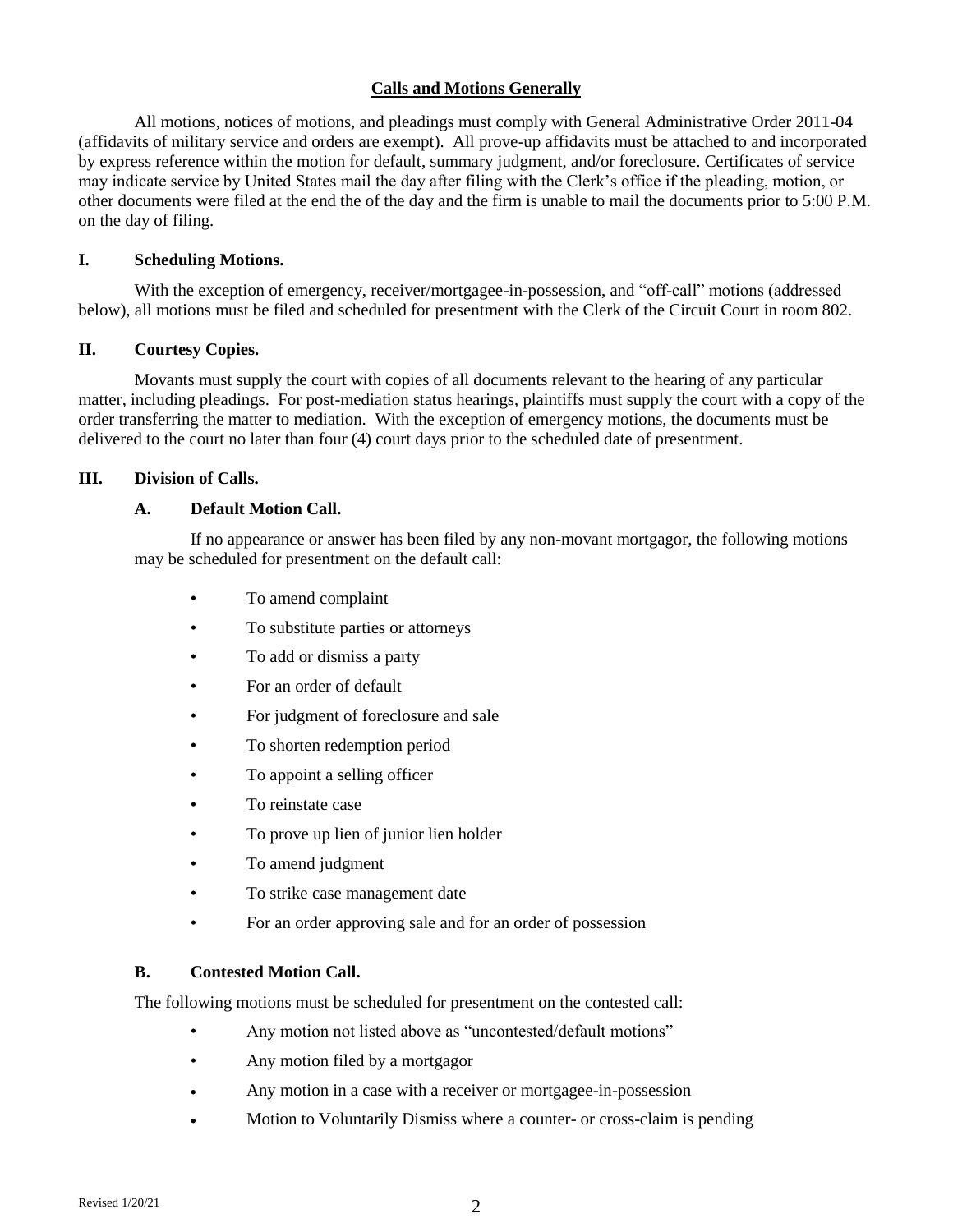# **Particular Motions**

# **I. Off-Call Motions.**

If no appearance, answer, or other motion has been filed by any mortgagor, the following motions may be delivered to the court at any time with proposed orders for entry:

- To appoint a special process server
- To voluntarily dismiss a case in its entirety. **A motion to voluntarily dismiss that is presented off-call must: (1) make an affirmative statement that there are no pending cross- or counterclaims; (2) strike any future scheduled court dates; and (3) be properly filed with the Clerk of the Court.** *All motions to voluntarily dismiss and* **vacate a judgment** *must have paid the applicable fee for the motion with a copy of the Clerk's receipt showing payment printed on the back of the courtesy copy of the motion delivered***.**

## **II. Motions for Judgment of Foreclosure.**

## **A. Scheduling for Presentment.**

To obtain a date for presentment, movants must file, at the time of scheduling the motion, the following documents with the Clerk of the Circuit Court in Room 802:

- 1. Notice of Motion(s);
- 2. All motions noticed for presentment (*i.e*., Motion for Default, Motion for Judgment of Foreclosure, Motion to Appoint Selling Officer, etc.), signed by an attorney as required by Supreme Court Rule 137 (with the name readably printed, typed, or stamped to identify the signature);
- 3. Affidavit of Military Service with attached U.S. Department of Defense website printout (current within six (6) months);
- 4. Signed affidavit of prove-up attached to and incorporated by express reference within the motion for default and/or foreclosure; and
- 5. Affidavit of attorney's fees and costs (fees sought in excess of \$3,000 must be supported by a time and task affidavit).
- 6. Illinois Supreme Court Rule 114 Loss Mitigation Affidavit, if applicable. \*

## **B. Hearing.**

For hearing, movants must deliver to the court copies of the documents 1-6 described in **A**, above, as well as copies of the following documents, no later than four (4) court days prior to presentment:

- 1. Complaint (bearing the clerk's file stamp showing the initial date of filing) with the attached note(s) and mortgage(s);
- 2. Any and all assignments or other documents (as applicable) demonstrating the movant's standing to foreclose;
- 3. Certification of service of process with attached returns demonstrating service;
- 4. Any and all appearances and responsive pleadings;
- 5. A copy of any post-mediation status order (if applicable);
- 6. Proposed orders. (Note: The order of judgment of foreclosure must include a provision requiring that the movant mail a copy of the order within seven (7) days to the last known address of the mortgagor(s)); and
- 7. Certificate of service.
- 8. Illinois Supreme Court Rule 114 Loss Mitigation Affidavit, if applicable.\*

 $\overline{a}$ 

<sup>\*</sup> A Rule 114 Loss Mitigation Affidavit will not be required for a consent foreclosure or in a case where the defendant has physically appeared in court but has not filed a paper appearance with the Clerk of the Circuit Court.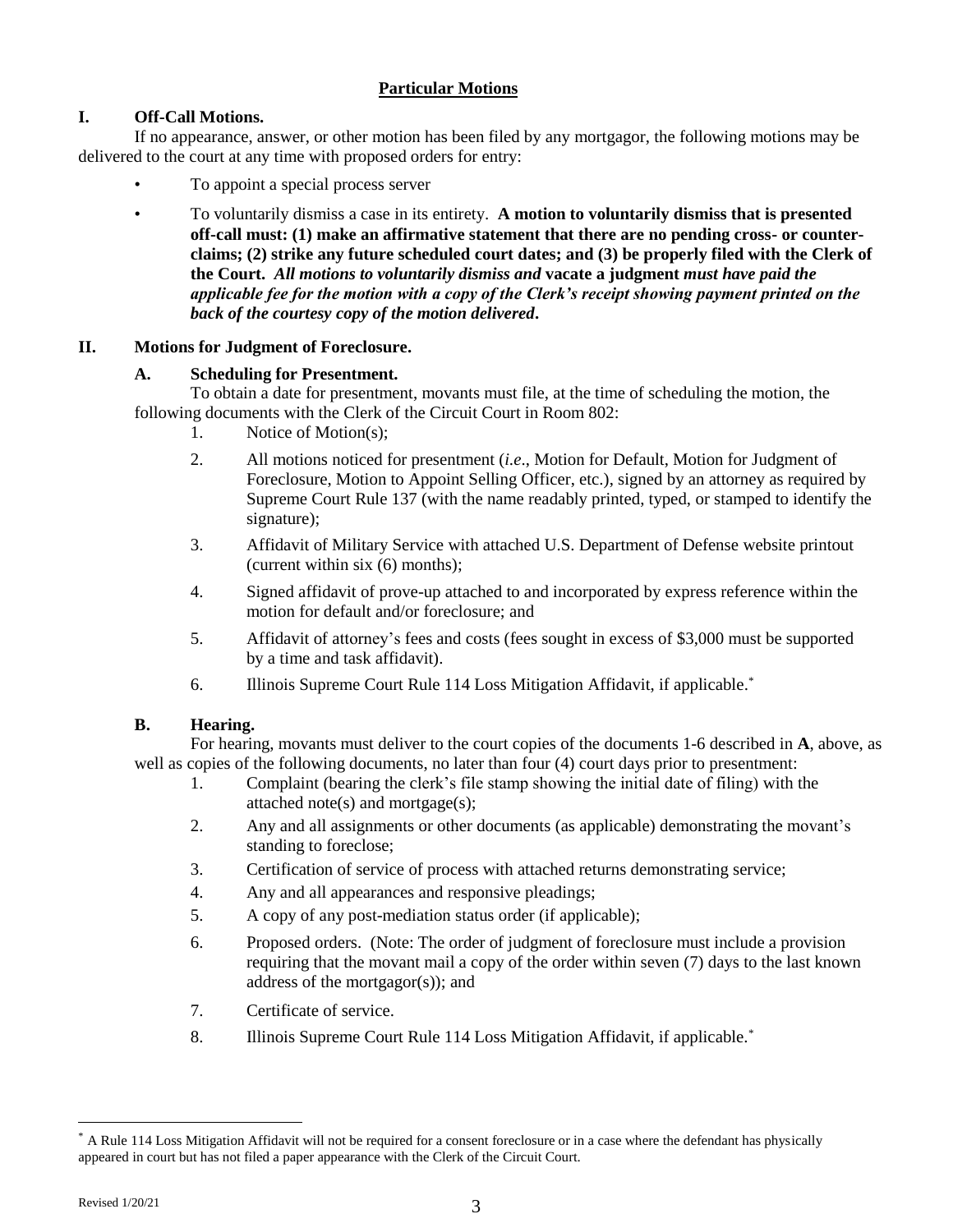The documents described in **A** and **B** must bear the clerk's file stamp. Copies may be dropped off at the reception area on the 28th floor of the Daley Center between 8:30 a.m. and 4:00 p.m. Failure to comply with the requirements above will result in the motion(s) being stricken.

## **III. Motions for Orders to Approve Judicial Sales.**

### **A. Presentment and Hearing.**

For hearing, movants must deliver to the court copies of the following documents no later than four (4) court days prior to presentment:

- 1. Notice of Motion with Certificate of Service;
- 2. Motion (which must include a description of the property, date of last inspection, and certificate holder's contact information);
- 3. Notice of Sale;
- 4. Selling Officer's Report of Sale and Distribution;
- 5. Affidavit of proof of notification of sale by publication with publications attached;
- 6. Receipt of Sale;
- 7. Certificate of Sale; and
- 8. Proposed Order.

All of the above documents must bear the Clerk's file stamp. Copies may be dropped off at the reception area on the 28th Floor of the Daley Center between 8:30 a.m. and 4:00 p.m. Failure to comply with the requirements above will result in the motion(s) being stricken.

### **B. Terms to Be Included in Proposed Order.**

The following terms and provisions must be included, where applicable:

- 1. That the movant shall mail a copy of order within seven (7) days to the last known address of the mortgagor;
- 2. In the case of a surplus (a) that the selling officer shall immediately turn over surplus funds to the Clerk of the Court; and (b) that counsel for movant shall notify the mortgagor, by letter, of the surplus, specifying that the funds may be obtained by petition and notifying the mortgagor(s) as to the procedures for doing so. Counsel for the movant must include the official court surplus request form with the notification; and
- 3. The date of the last inspection of the property by the movant.

## **IV. Motions for Order of Possession.**

All Motions for Order of Possession and proposed orders must:

- 1. Contain the complete caption of the case;
- 2. Identify the type of property involved (i.e., single family, multi-unit, commercial, etc.);
- 3. State when the property was last inspected by the movant;
- 4. Identify the names of all parties personally named as individuals in the complaint; and
- 5. In the case of multi-unit property where the purchaser is seeking possession of the building, specify that possession extends only to the building and not individual units.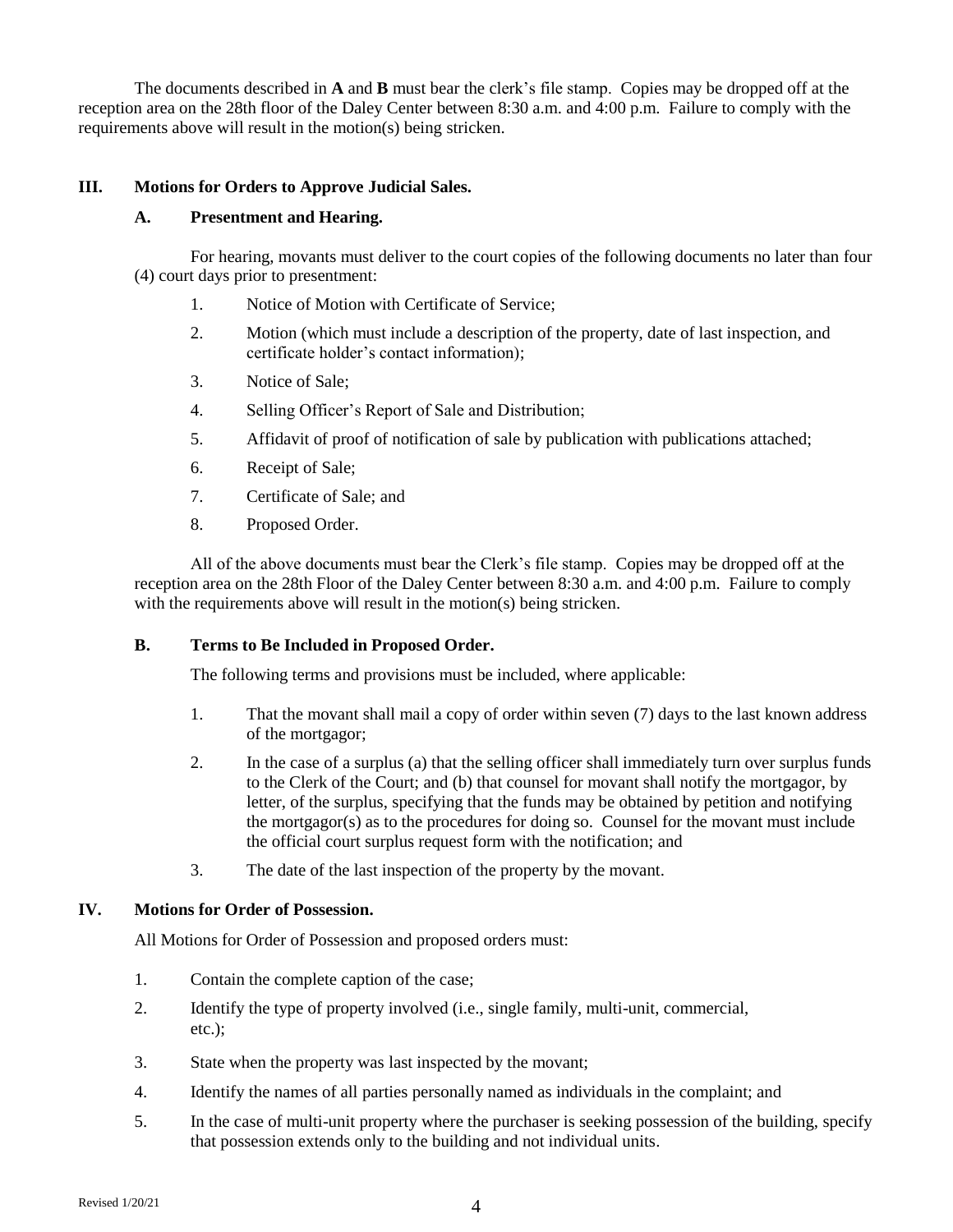### **V. Motions to Appoint a Receiver or Place a Mortgagee in Possession**

Pursuant to General Administrative Order 2014-01, each mortgage foreclosure calendar will specially schedule motions to appoint a receiver or to place a mortgagee in possession upon request of the movant. The chart below details the motion schedule and basic scheduling requirements for each calendar. Scheduling requirements detail how motions must be scheduled (in person or by phone) and if the scheduling must occur before a certain time during the day. *Movants are responsible for checking each judge's standing order for any additional motion requirements, including courtesy copy requirements*.

| Calendar | Judge                     | Courtroom | <b>Receiver</b><br><b>Motion Time</b> | <b>Scheduling</b><br><b>Requirements</b>                            | <b>Staff Contact</b>                 |
|----------|---------------------------|-----------|---------------------------------------|---------------------------------------------------------------------|--------------------------------------|
| 56       | Judge Freddrenna M. Lyle  | 2808      | 11:30 AM<br>Wednesday                 | • In person or by phone<br>$\bullet$ Before 3:30 PM                 | $(312)$ 603-3877<br>$(312)$ 603-3900 |
| 57       | Judge Joel Chupack        | 2809      | $11:30$ AM<br>Tuesday                 | $\bullet$ In person only<br>$\bullet$ Before 3:30 PM                | $(312)$ 603-3908<br>$(312)$ 603-3893 |
| 58       | Judge Darryl B. Simko     | 2806      | $9:30$ AM<br>Tuesday                  | • By phone (preferred),<br>or in person<br>Before 3:30 PM           | $(312)$ 603-3904<br>$(312)$ 603-3914 |
| 59       | Judge Edward N. Robles    | 2801      | $3:00$ PM<br>Monday                   | $\bullet$ In person only<br>$\bullet$ Before 3:30 PM                | $(312)$ 603-4283<br>$(312)$ 603-7554 |
| 60       | Judge William B. Sullivan | 2803      | 3:30 PM<br>Tuesday                    | $\bullet$ In person only<br>$\bullet$ Before 4:00 PM                | $(312)$ 603-3894<br>$(312)$ 603-7554 |
| 61       | Judge Cecilia A. Horan    | 2804      | $3:00$ PM<br>Thursday                 | • In person or by phone<br>• During court hours                     | $(312)$ 603-3878<br>$(312)$ 603-3893 |
| 62       | Judge Marian E. Perkins   | 2808      | $1:00$ PM<br>Thursday                 | $\bullet$ In person only<br>$\bullet$ Before 3:30 PM                | $(312)$ 603-3905<br>$(312)$ 603-3914 |
| 63       | [TBA]                     | 2810      | 11:45 AM<br>Monday                    | $\bullet$ In person only<br>$\bullet$ Before 3:30 PM                | $(312)$ 603-3885<br>$(312)$ 603-3914 |
| 64       | Judge Patricia A. Spratt  | 2810      | $9:30$ AM<br>Wednesday                | • By phone (preferred),<br>or in person<br>$\bullet$ Before 3:30 PM | $(312)$ 603-3879<br>$(312)$ 603-7554 |

#### **VI. Page Limits – Mortgage Foreclosure and All Other Cases.**

No motion or brief submitted to the Court shall exceed 15 pages, excluding exhibits, without prior leave of Court.